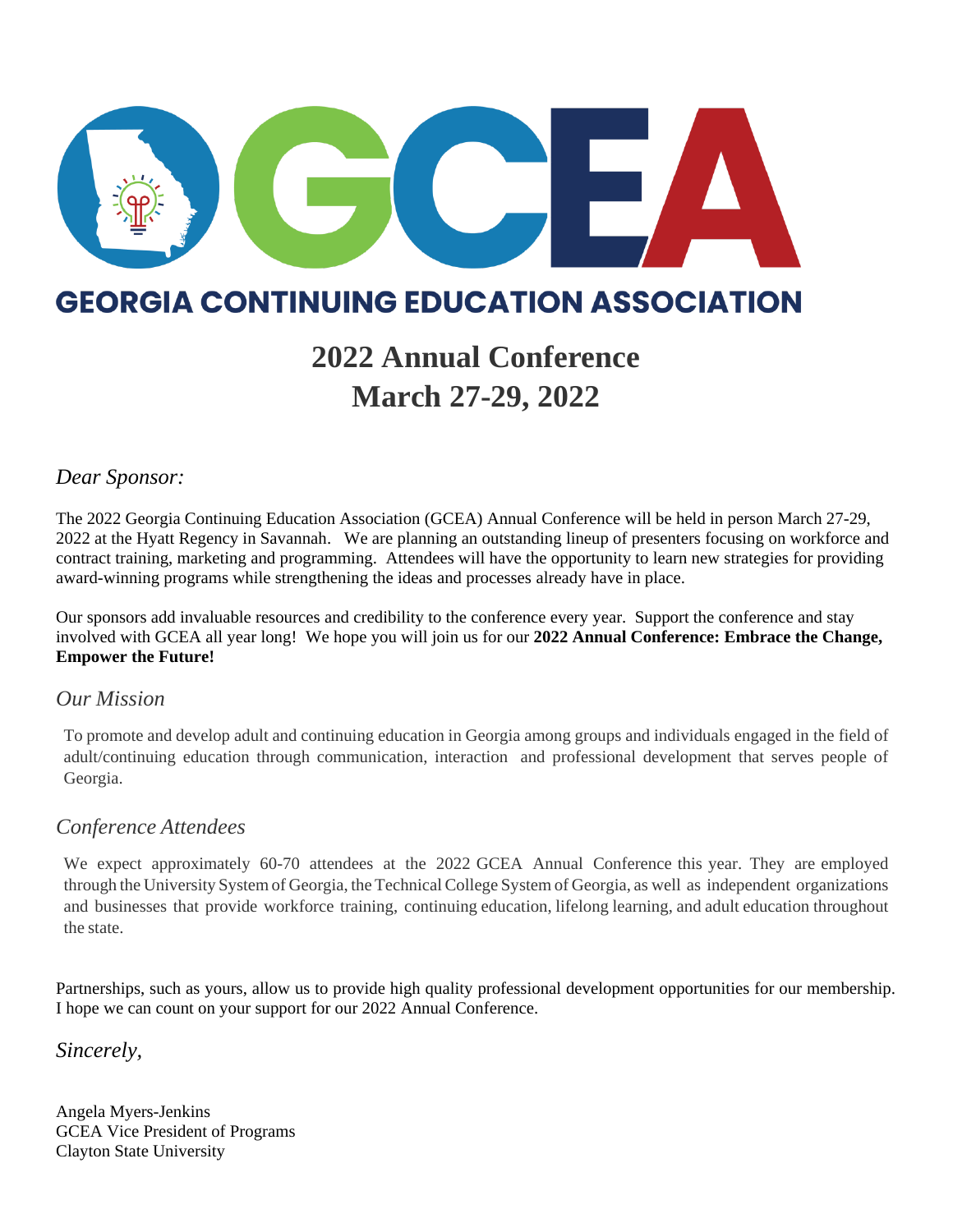# Sponsor & Exhibitor Information

## **Gold Sponsor - \$1,500**

Gold Level Sponsors Benefits:

- 3 conference registrations
- 1 exhibit table at the conference
- Logo prominently displayed on new conference website with link to business site
- Access to all member benefits including interactive parts of website, invitations to monthly training opportunities and networking events
- Identification as "Presented By" on conference website
- Logo in conference program
- Opportunity during the conference to present a 5 -10 minute "commercial" about your company
- Electronic copy of attendee mailing list
- Special recognition during the Opening Session and at the Business Meeting
- 3 advertising promotions each on GAEA's Facebook and monthly newsletter (promotional materials to be provided by Exhibitor)

## **Silver Sponsor - \$1,000**

Silver Level Sponsors Benefits:

- 2 conference registrations
- 1 exhibit table at the conference
- Logo on conference website with link to business site
- Logo in conference program
- Opportunity during the conference to present a 5 -10 minute "commercial" about your company
- Electronic copy of attendee mailing list
- Special recognition during the Business Meeting
- 1 advertising promotions each on GAEA's Facebook and monthly newsletter (promotional materials to be provided by Exhibitor)

## **Bronze Sponsor - \$500**

Bronze Level Sponsors Benefits:

- 1 conference registration
- 1 exhibit table at the conference
- Logo in conference program
- Opportunity during the conference to present a 5 -10 minute "commercial" about your company
- Electronic copy of attendee mailing list